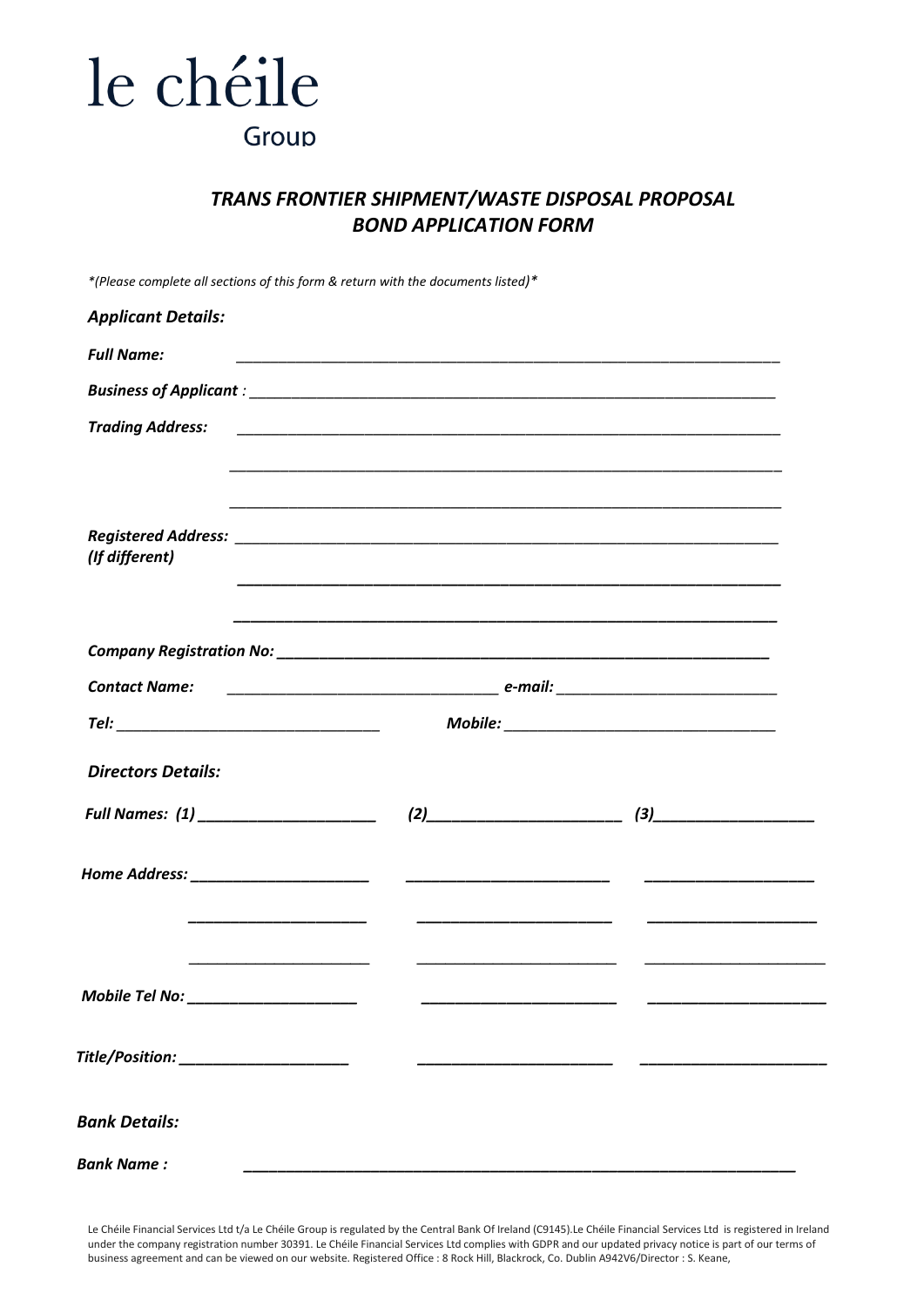## le chéile Group

| <b>Bank Address:</b>                                |  |
|-----------------------------------------------------|--|
| <b>Auditors Details:</b>                            |  |
|                                                     |  |
|                                                     |  |
|                                                     |  |
| <b>Type of Bond Required (TFS/EPA)</b>              |  |
|                                                     |  |
|                                                     |  |
|                                                     |  |
|                                                     |  |
|                                                     |  |
| Additional Information: (Please circle your answer) |  |
| Has the TFS or EPA Office:                          |  |

*Declined and Application of Licence or indicated any issues? Yes/No*

*Has there been a claim on a bond under the Terms and Conditions determined in Regulation (EC) No. 1013/2006 by the proposer or any principal or director? Yes/No*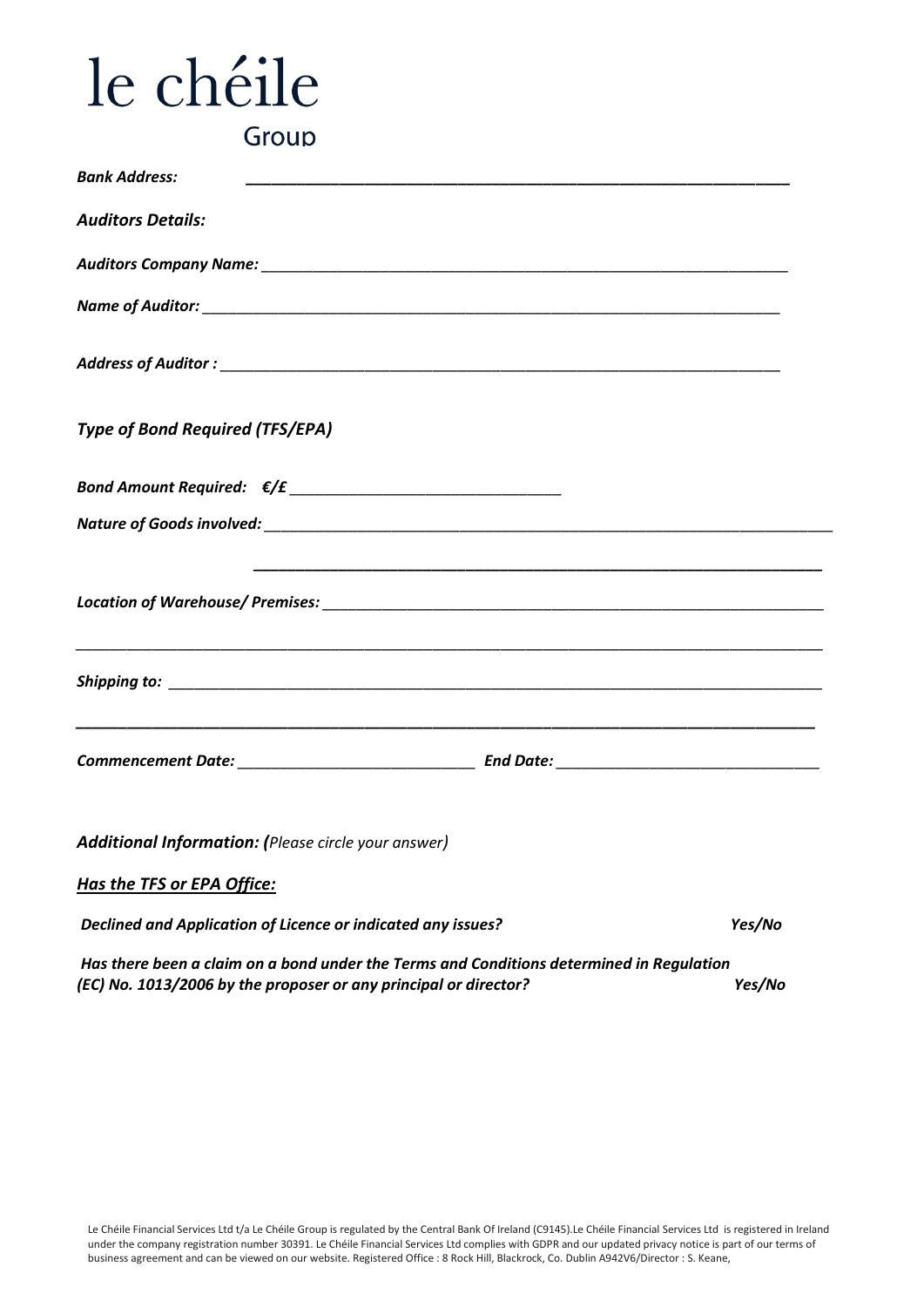## le chéile Group

#### *Surety Questions:*

| outcome           | of                                                                                                                                                                                                                             | the                        | Have you approached any other surety for the current bond? If "YES" please give names of Sureties and<br>application?          |
|-------------------|--------------------------------------------------------------------------------------------------------------------------------------------------------------------------------------------------------------------------------|----------------------------|--------------------------------------------------------------------------------------------------------------------------------|
| the applications? |                                                                                                                                                                                                                                |                            | What Sureties/Bank have you arranged previous bonds with? Please give names of Sureties and outcome of                         |
|                   | Commercial General Insurance Renewal Date: \rightarrow \,\mumber \,\mumber \,\mumber \,\mumber \,\mumber \,\mumber \,\mumber \,\mumber \,\mumber \,\mumber \,\mumber \,\mumber \,\mumber \,\mumber \,\mumber \,\mumber \,\mumb |                            |                                                                                                                                |
|                   | Commercial General Insurance company policy is with: ___________________________                                                                                                                                               |                            |                                                                                                                                |
|                   |                                                                                                                                                                                                                                | <b>Standard Disclosure</b> |                                                                                                                                |
| Or Guarantee?     |                                                                                                                                                                                                                                |                            | Has the applicant or any of its Directors or Partners ever required a Surety to make a payment under or Bond<br>$YES:$ NO: NO: |
|                   | Has the applicant ever been Bankrupt or entered into an arrangement with creditors whether voluntary<br>liquidator or administrator has been appointed? Manual Muslem Muslem Muslem Muslem Muslem Muslem Muslem Muslem         |                            | or not, or has any Director or Partner been a Director or Partner of a firm or company to which a receiver,                    |
|                   | Has your company ever had any Judgements or adjudications awarded against it?                                                                                                                                                  |                            |                                                                                                                                |
|                   |                                                                                                                                                                                                                                |                            | $YES:$ $NO:$                                                                                                                   |

**NB : If you answer YES to any of the above please provide details including dates, values, reasons and outcome on a separate page.**